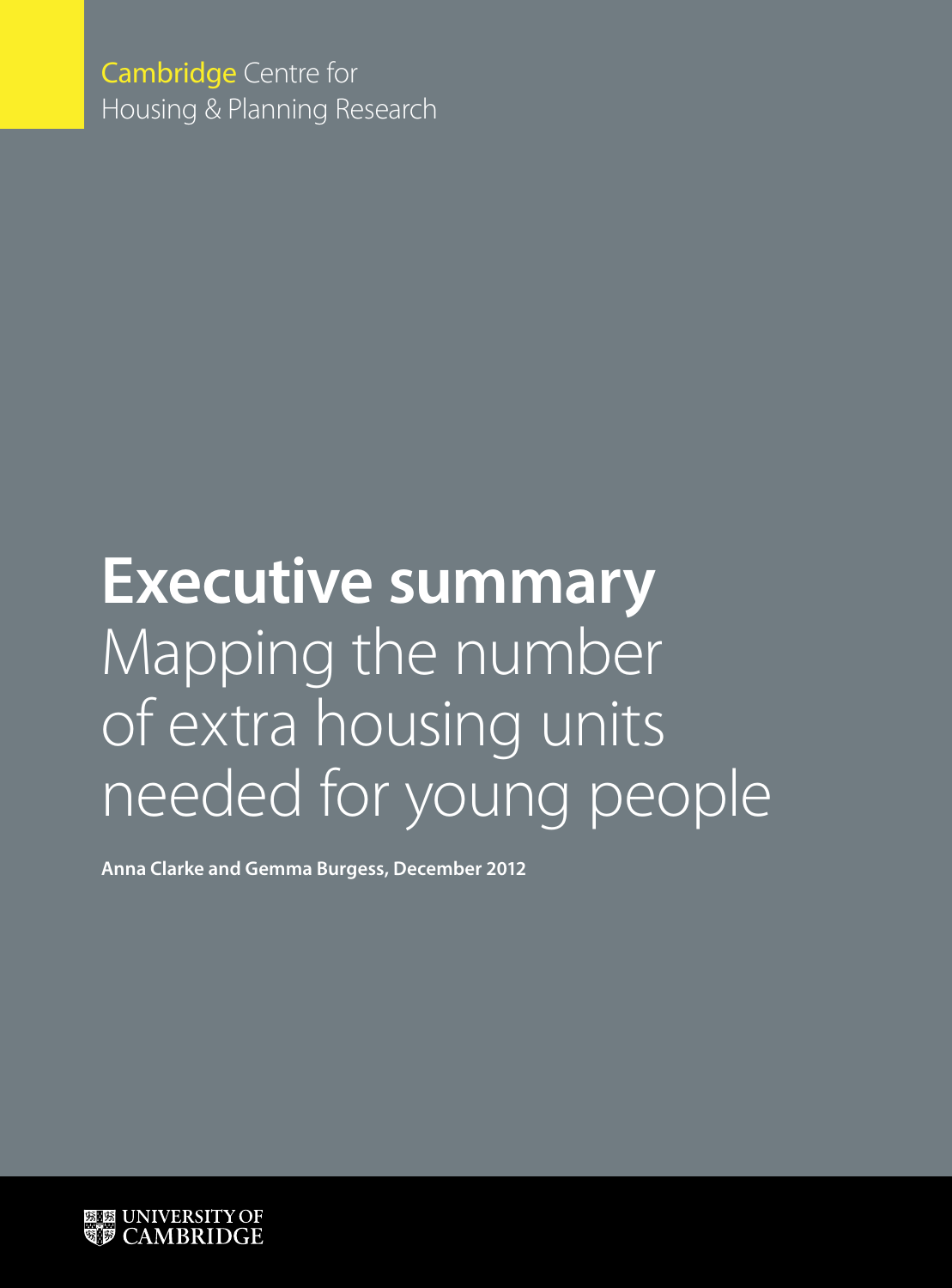## Introduction

This report looks at the requirements for supported and sub-market independent accommodation (social housing and private rented accommodation with housing benefit) for young people aged 16-24. It examines the current situation and projections for the future until 2021.

Young people are facing more barriers than ever to accessing housing. They are increasingly disadvantaged in the housing market due to low incomes, youth unemployment and a lack of mortgage finance.

Access to social housing has become more constrained and the proportion of young people entering this tenure has fallen. The private rented sector (PRS) conversely houses a diverse and growing range of households and is increasingly seen as an alternative to social rented housing for young people and low income households.

Statutory youth homelessness rose 12% between 2009/10 and 2011/12. A key focus of government policy to address homelessness has been on 'No Second Night Out', which aims to ensure that no rough sleeper has to sleep out for more than one night after having made contact with services. This is an ambitious programme as it relies on an adequate supply of suitable accommodation at all times.

Recent research conducted by the Universities of York and Herriot-Watt, *Ending Youth Homelessness***<sup>1</sup>** represents the most recent and comprehensive effort to define and measure youth homelessness across the UK, estimating that at least 78-80,000 young people experienced homelessness in a year. It looks at the scale of the task, and what levels of service network are needed to end youth homelessness. What it does not do is to make precise numerical estimates of the requirements, either for emergency and supported accommodation, or for the amount of independent housing that is required. This study aims to help address this gap.

This research, commissioned by Centrepoint and carried out by Cambridge University, makes use both of secondary data and of 10 local case studies, selected to be broadly representative of England overall in terms of population, region, housing pressure, rurality and levels of service provision.

The project looked both at the current situation and also looked forward to 2021 to explore the size of the gap between anticipated supply and requirements to estimate the additional housing units required to meet need from young people in the future. The findings are intended to help inform policymakers of the housing needs of young people – especially those unable to afford market housing – and possible ways in which they could be addressed.

The overall shortfall of sub-market independent units for households headed by young people is estimated to be **140,344** at present, rising to **146,696** by 2021.

Based on current provision of independent accommodation, it is estimated that **15,670** more units of supported accommodation are currently required to meet the needs of young people.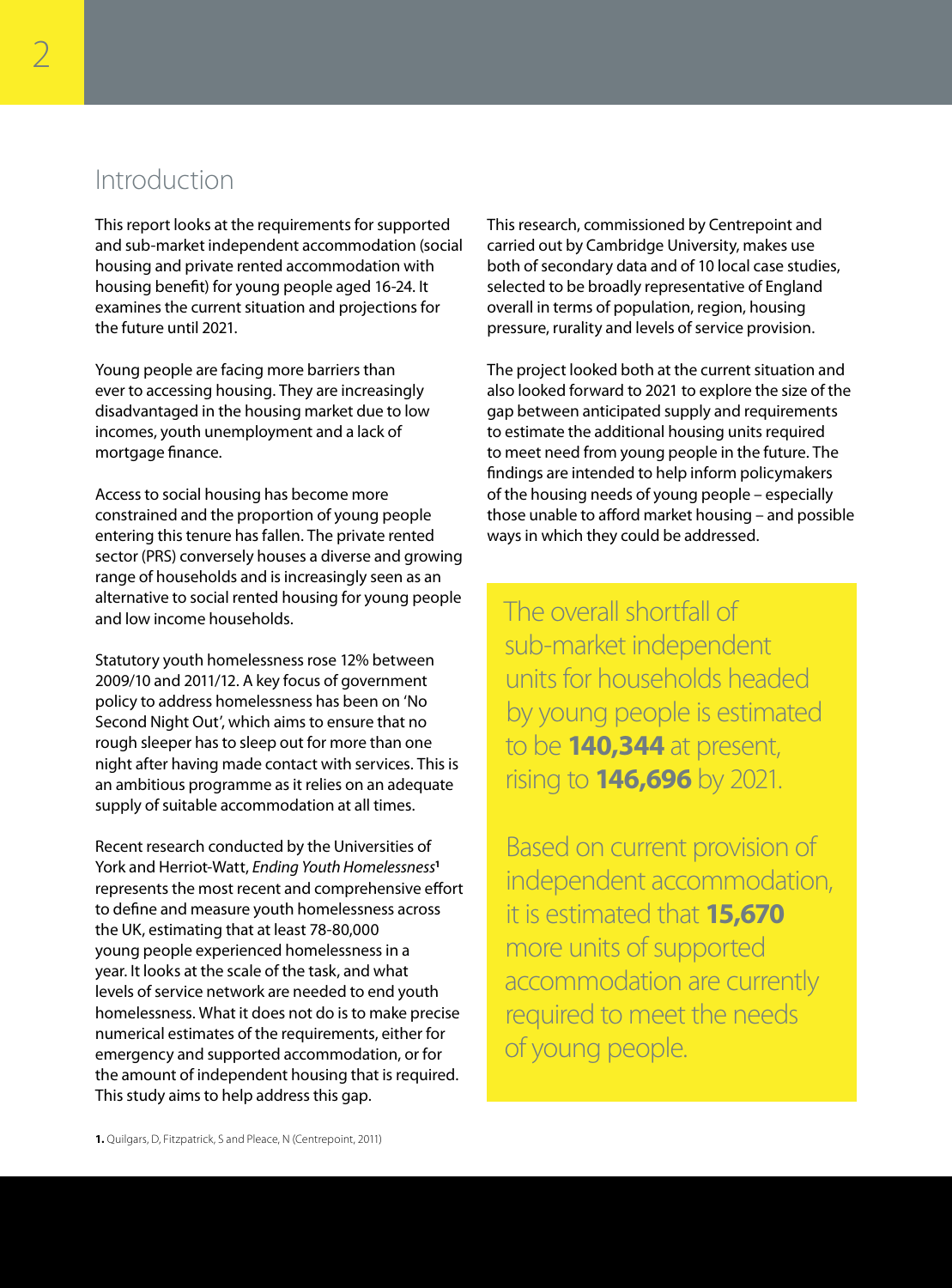# Mainstream Housing

In order to determine levels of need from young people we looked at current numbers in all forms of sub-market housing - council housing, housing association tenancies or private renting with the use of housing benefit.

In establishing the current backlog, we estimated the numbers on social housing waiting lists who were aged under 25. However, we included only those currently within other households to ensure the figures represent the net shortfall in the number of dwellings required, and do not count those who are already in independent accommodation but want to upsize or move to more affordable accommodation.

We then drew on household projections to establish how things are likely to change by 2021, given existing commitments for social housing construction, and then estimated the overall shortfall between projected requirements and supply of sub-market housing.

The table below shows the number of additional sub-market housing units (either social rented or in the PRS with housing benefit) needed to meet the requirements of the whole population, and then, of these, how many units would be needed to meet the requirements from young people specifically, broken down by region and by size of property.

These requirements are in addition to current planned supply of new social housing.

|  | A. Overall   B. Requirement | <b>C.</b> Requirement for young people by size |
|--|-----------------------------|------------------------------------------------|

Estimate of shortfall of sub-market housing for young people by 2021

|                       | A. Overall | <b>B.</b> Requirement | C. Requirement for young people by size |        |       |       |  |  |  |
|-----------------------|------------|-----------------------|-----------------------------------------|--------|-------|-------|--|--|--|
| <b>Shortfall</b>      |            | for young people      | 1 bed/room only                         | 2 bed  | 3 bed | 4 bed |  |  |  |
| North East            | 50,598     | 73,432                | 40,841                                  | 29,860 | 2,537 | 194   |  |  |  |
| North West            | 101,624    |                       |                                         |        |       |       |  |  |  |
| Yorkshire &<br>Humber | 128,478    |                       |                                         |        |       |       |  |  |  |
| <b>East Midlands</b>  | 132,587    |                       |                                         |        |       |       |  |  |  |
| <b>West Midlands</b>  | 92,704     |                       |                                         |        |       |       |  |  |  |
| East                  | 91,505     | 36,138                | 16,807                                  | 17,892 | 1,358 | 81    |  |  |  |
| South East            | 81,493     |                       |                                         |        |       |       |  |  |  |
| South West            | 69,066     |                       |                                         |        |       |       |  |  |  |
| London                | 186,333    | 27,965                | 16,617                                  | 10,723 | 581   | 43    |  |  |  |
| <b>England</b>        | 934,388    | 137,535               | 74,265                                  | 58,475 | 4,476 | 318   |  |  |  |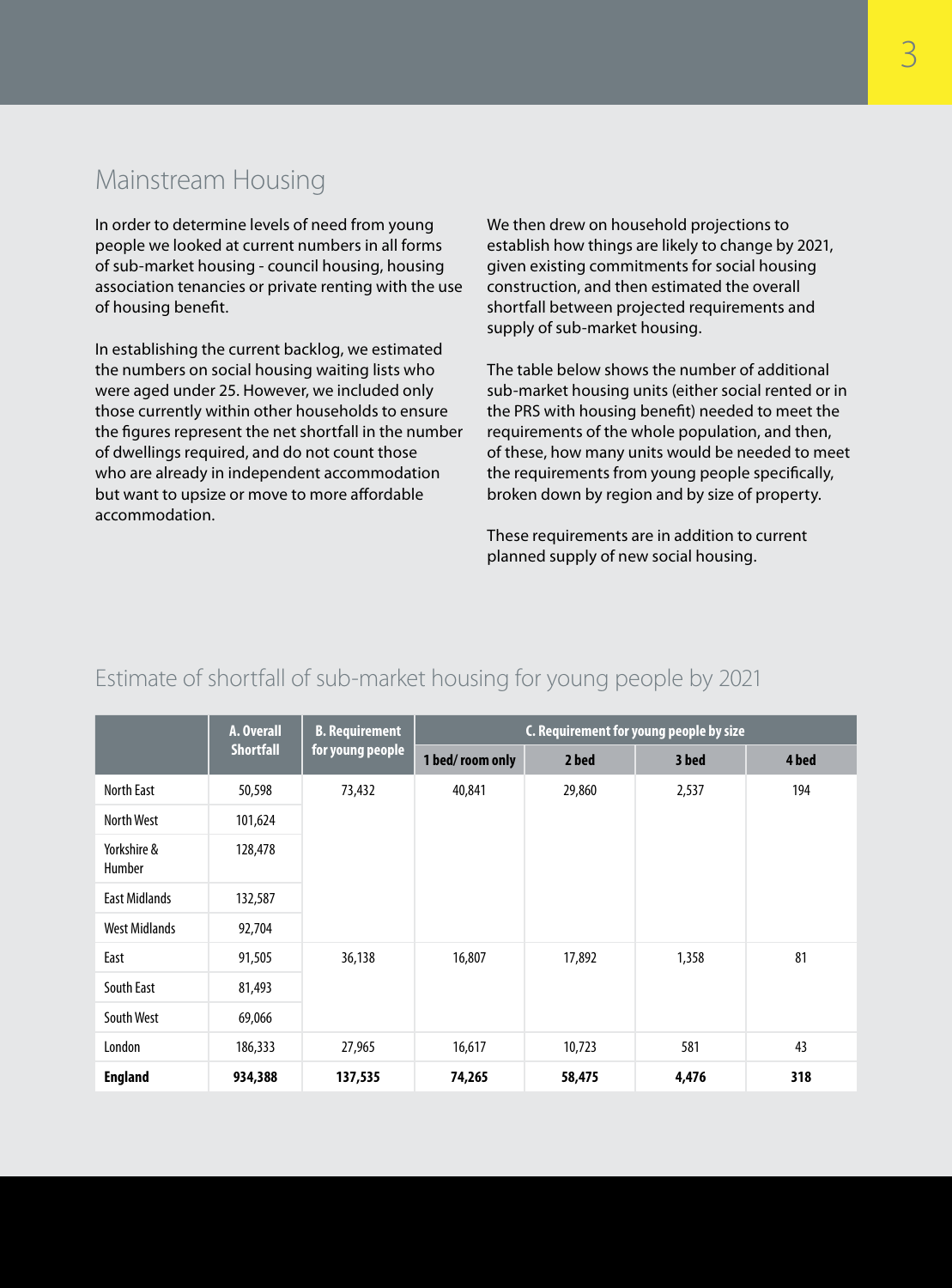#### Mainstream Housing continued

As shown in the table, the overall shortfall, for all age groups, is estimated as **293,927** at the present time, and predicted to rise to **934,388** by 2021. The shortfall in London is particularly high – 186,333 – due to exceptionally high levels of demand in the region.

For households headed by young people, the current shortfall is estimated to be **131,183**. In addition, there are an estimated 9,161 young people living in hostels who are ready to move but unable to move out due to lack of suitable independent housing. Including this group in the total increases the current shortfall for young people to **140,344**.

As the table shows, the net shortfall for households headed by young people is estimated to increase to 137,535 units of accommodation by 2021. When those needing to move on from hostels are included**<sup>2</sup>**, this rises to **146,696** by 2021. This slight rise is predicted to occur, despite the overall fall in the size of the 16-24 age group, because of the overall increase in requirements for sub-market housing from the population overall and the fact that under 25s are likely to suffer disproportionately from overall shortages.

The large majority of households headed by under 25s require only one or two bedrooms. If this shortfall is to be supplied within the PRS, it can be estimated that 90% of the one bedroom properties can be replaced with bedsits due to housing benefit rules that restrict people under 35 to the 'shared accommodation rate'. This would increase the requirement for rooms in shared accommodation by around 67,000 and reduce the requirement for one bedroom homes to only around 7,400 units.

These are all conservative estimates that make no allowance for people in housing need not registered on waiting lists, nor for those in unsuitable or overcrowded housing. They also assume that planned rates of social housing construction are

built to time. They are not, however, necessarily requirements for new social housing construction, as some need can be met from within the existing housing stock – for instance if the PRS increases in size and/or accommodates more low-income households.

However, if the current Right to Buy reforms are successful at increasing uptake, the supply of social rented housing will slowly decline. Similarly the current reforms to housing benefit are likely to reduce supply of PRS accommodation within local housing allowance (LHA) limits, and increase competition for shared accommodation. LHA rates are likely to decrease in real-terms over time as they are no longer uprated by increases in local rents, and instead are uprated by the Consumer Prices Index that tends to be significantly lower. These reforms to housing benefit may deter some households from forming, which would reduce the overall requirements, though possibly at the expense of increasing overcrowding and/or homelessness.

In reality, it is unlikely that the supply of social housing will increase beyond planned builds, and even at current build rates, planned provision is uncertain to be realised given the slow progress towards targets so far. The PRS has grown considerably over the past decade and would have the potential to make up some of the shortfall in sub-market accommodation with the use of LHA. Local authorities may therefore need to do more to ensure that low income households are able to access this sector.

**2.** As the focus of this project was on the under 25s, the comparable number of over 25s needing to move on from hostels has not been included, but the 293,927 figure is undoubtedly an underestimate.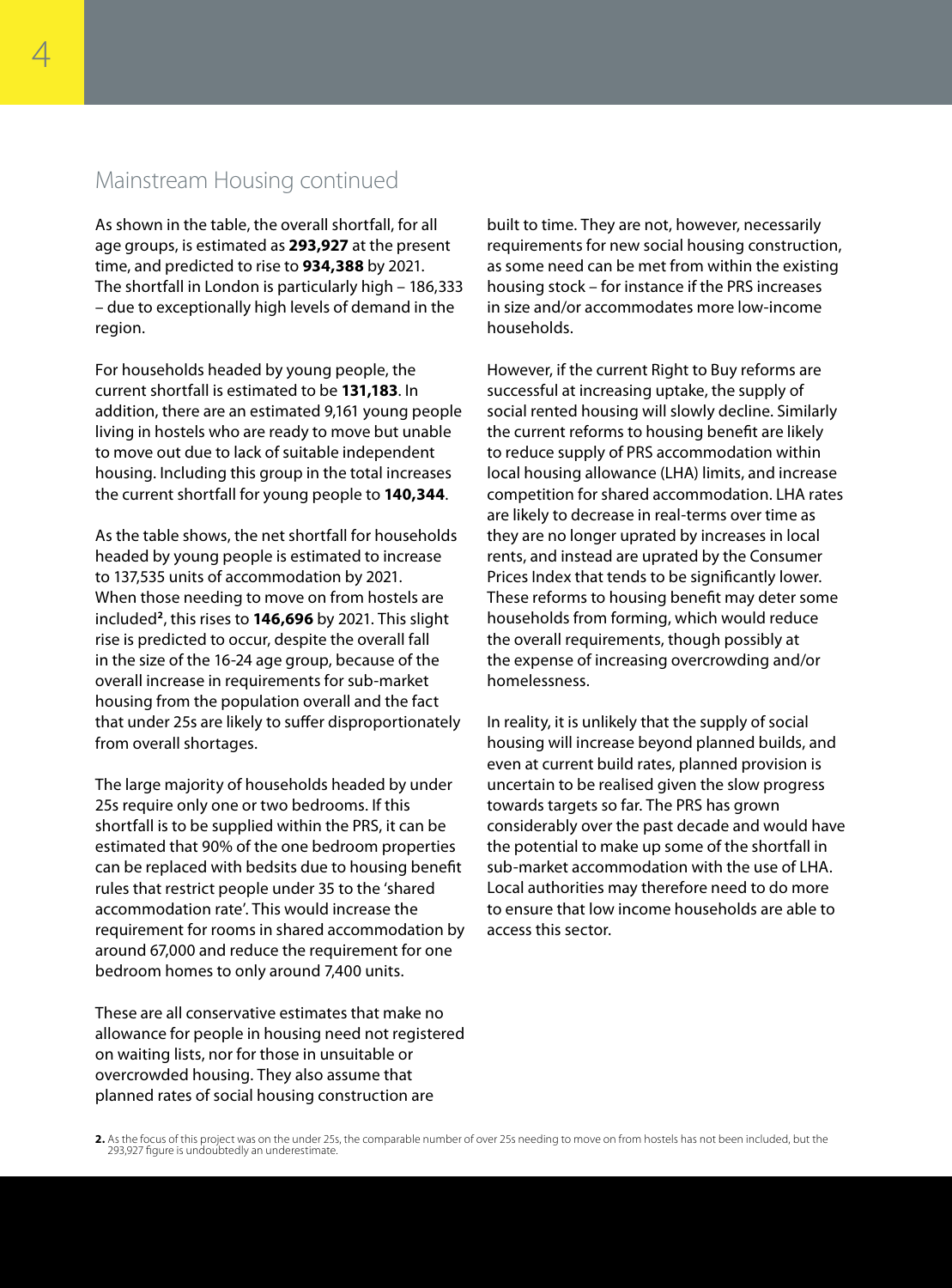### Emergency and Supported Housing

In addition to estimating the numbers of independent units, the research also explored whether there was a shortfall between supply and requirements for emergency and supported housing. This covered both units designed to accommodate young people in an emergency and longer-term accommodation for those who require additional support. This includes emergency hostels, longer-term supported housing units and supported lodgings schemes where a young person is placed with a host family.

This section draws on the case study information in order to make estimates of the requirements for emergency and supported housing for under 25s. This has drawn where possible on data from each of the ten local authority case studies on the number of people accommodated and turned away. Where no data source exists, it has drawn on estimates by local authority and voluntary sector staff as to the additional requirement for supported housing places that would be needed to avoid having to turn young people away.

Firstly, we explored current provision in the area (rows a and b in the table below). We then explored how far this was provision was meeting need in the area. Interviewees were asked to estimate a number of key measures of need based on their experience in the area and caseload and waiting lists. These were then scaled up to make a national estimate. In order to work out additional need for supported housing, we had to look at a number of factors including rates at which people were able to move to independent accommodation, and an estimate of the proportion of their clients who were deemed ready to move on, as opposed to those in need of supported accommodation. We also asked about what happened when people were turned away, or on the waiting list, and other providers that they might go to for accommodation, in order to avoid double-counting. Each organisation was asked only about the numbers they dealt with, and this

information was used, together with available secondary data, in order to estimate the total shortfall in each area.

None of the ten areas reported any surplus accommodation, and all reported shortfalls and waiting lists for at least some of the accommodation available.

Overall, it was estimated that **15,670** more units of such accommodation would be required to meet needs from young people. Some of the provision is currently occupied by people who are ready to move on to independent accommodation, but have not yet been able to find any due to limited supply. If there was an adequate supply of independent accommodation for young people to move on to, it is estimated that the shortfall of emergency and longer-term supported housing would reduce to **6,509** places.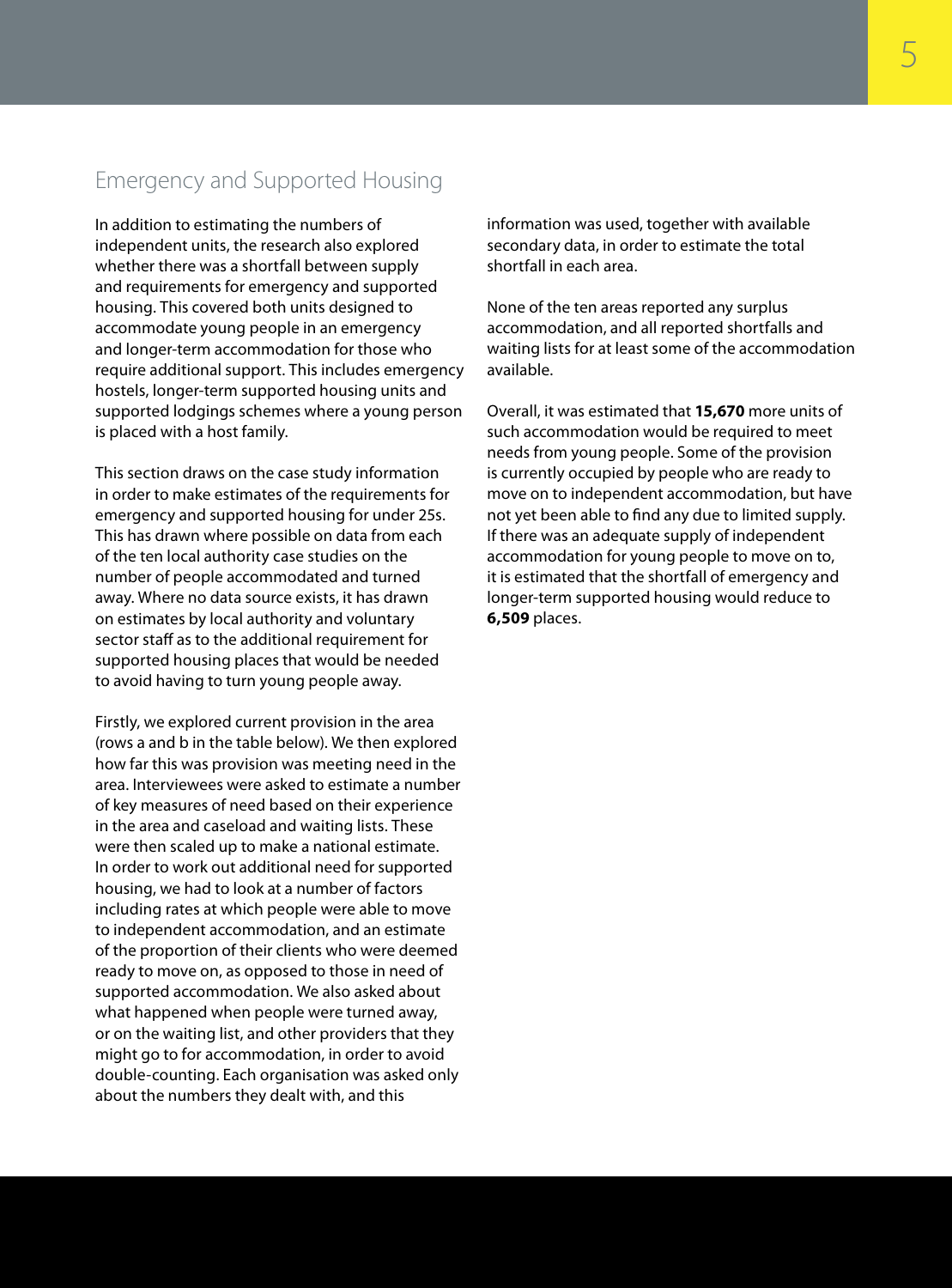# Summary of supply and requirements for supported accommodation by young people

| Case study area                                                                                                                                           | 1    | $\overline{2}$ | $\overline{\mathbf{3}}$ | 4  | 5              | 6              | $\overline{7}$ | 8   | 9              | 10             | <b>England</b> |
|-----------------------------------------------------------------------------------------------------------------------------------------------------------|------|----------------|-------------------------|----|----------------|----------------|----------------|-----|----------------|----------------|----------------|
| <b>Current situation</b>                                                                                                                                  |      |                |                         |    |                |                |                |     |                |                |                |
| A. Calculated estimate of number of<br>supported housing places for under<br>25s (CORE and RSR) <sup>3</sup>                                              | 47   | 8              | 362                     | 23 | 84             | 57             | 181            | 66  | 50             | 37             | 30.115         |
| B. Local authority/agency estimate of<br>number of supported housing places<br>for under 25s (interviews) <sup>4</sup>                                    | 48   | 21             | 235                     | 18 | 77             | 90             | 131            | 74  | 59             | 150            | 29,438*        |
| C. 'Bedblockers' in supported housing<br>ready for independent housing<br>(interviews)                                                                    | 15   | 5              | 166                     | 0  | 37             | 22             | $\overline{3}$ | 10  | 10             | 13             | $9.161*$       |
| D. Number turned away each year with<br>no other provision available                                                                                      |      |                | 379                     | 29 | $\overline{a}$ | $\overline{a}$ | $\overline{a}$ | 150 | $\overline{a}$ | $\overline{a}$ |                |
| E. Average length of stay in supported<br>housing in weeks (SP move on<br>outcomes, exc. floating support)                                                | 19   | 21             | 41                      | 20 | 31             | 23             | 23             | 18  | 47             | 24             | 28             |
| <b>Requirements for additional units</b>                                                                                                                  |      |                |                         |    |                |                |                |     |                |                |                |
| F. Number of additional<br>supported housing units required<br>to avoid 'turn aways' (calculated d.<br>times e. [as fraction of a year] or<br>interviews) | 10   | 8              | 300                     | 11 | 28             | 25             | 30             | 53  | 6              | 10             | 15,670*        |
| G. Net number of supported housing<br>places required if there was<br>adequate settled accommodation<br>(calculated f. minus c.)                          | $-5$ | 3              | 134                     | 11 | $-9$           | 3              | 27             | 43  | $-4$           | $-3$           | $6,509*$       |
| Case study area                                                                                                                                           | 1    | $\overline{2}$ | $\overline{\mathbf{3}}$ | 4  | 5              | 6              | $\overline{7}$ | 8   | 9              | 10             | <b>England</b> |

\*These data are estimates derived from scaling up from the ten case studies (multiplying the total of the ten case studies by 326/10). Even though the case studies were carefully selected in order to be as representative as possible of England (in terms of size, levels of provision, housing pressure and urban-rural differences), there is clearly a substantial margin of error in doing this, so the results are uncertain and purely indicative.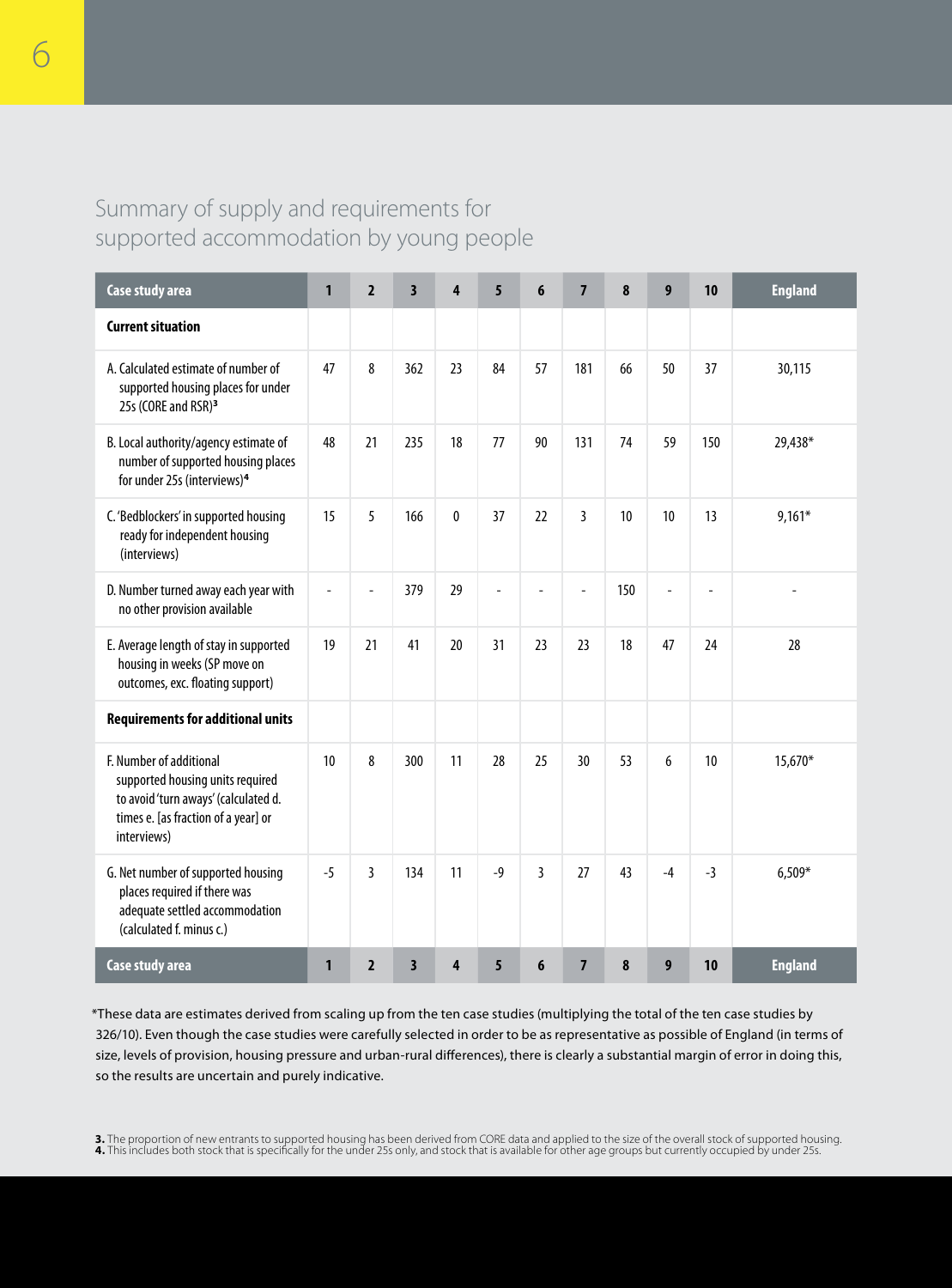It is likely that a small proportion of those turned away from emergency and/or supported housing will become street homeless and a larger group will sofa-surf or stay in other temporary forms of accommodation.

It is also important to remain aware of the geography of provision. The demands on accommodation are much greater in the high pressured parts of the country, and in particular in London. The research found that more than half of the overall shortfall of emergency and supported accommodation in the ten case study areas was in London.

In other parts of the country, the types of accommodation, the provision of floating support, and issues around the location of the accommodation available can all be at least as important as the overall level of provision.

An adequate supply of accommodation suitable for those with very high support needs was considered problematic in nearly every area so is clearly an area for development of further provision.

## Conclusion

This research has revealed that the scale of need for additional accommodation – both supported and independent – for young people is already large and set to grow further over time.

There is a shortfall of independent sub-market accommodation at the present time, and unless measures are taken to increase supply, the overall shortfall in the availability of sub-market accommodation is likely to increase levels of need over the next ten years.

Increasing supply could be achieved by any combination of:

- Increasing overall housing supply
- Increasing the supply of social rented housing
- Increasing the supply of private rented housing
- Increasing the LHA limit so that more private rents fall within it
- Facilitating access to the PRS for low income households

The supported housing requirements are not fixed requirements for housing units, and other solutions such as an expansion of homeless prevention work, more floating support, or further development of schemes such as placing young people within host families for emergency accommodation could all potentially reduce the need for bricks and mortar provision. However, it is likely that some of the shortfall will need to be met through the provision of additional supported housing units, particularly due to the high support needs of many of those struggling to find suitable accommodation and the fact that prevention work has already been significantly expanded in many local authorities.

Whatever measures are chosen to address the shortfall, this research has revealed the extent of the problem to be significant. Thousands of young people are struggling to find the accommodation they need, and without action, the shortfall between supply and demand is likely to rise significantly in the future.